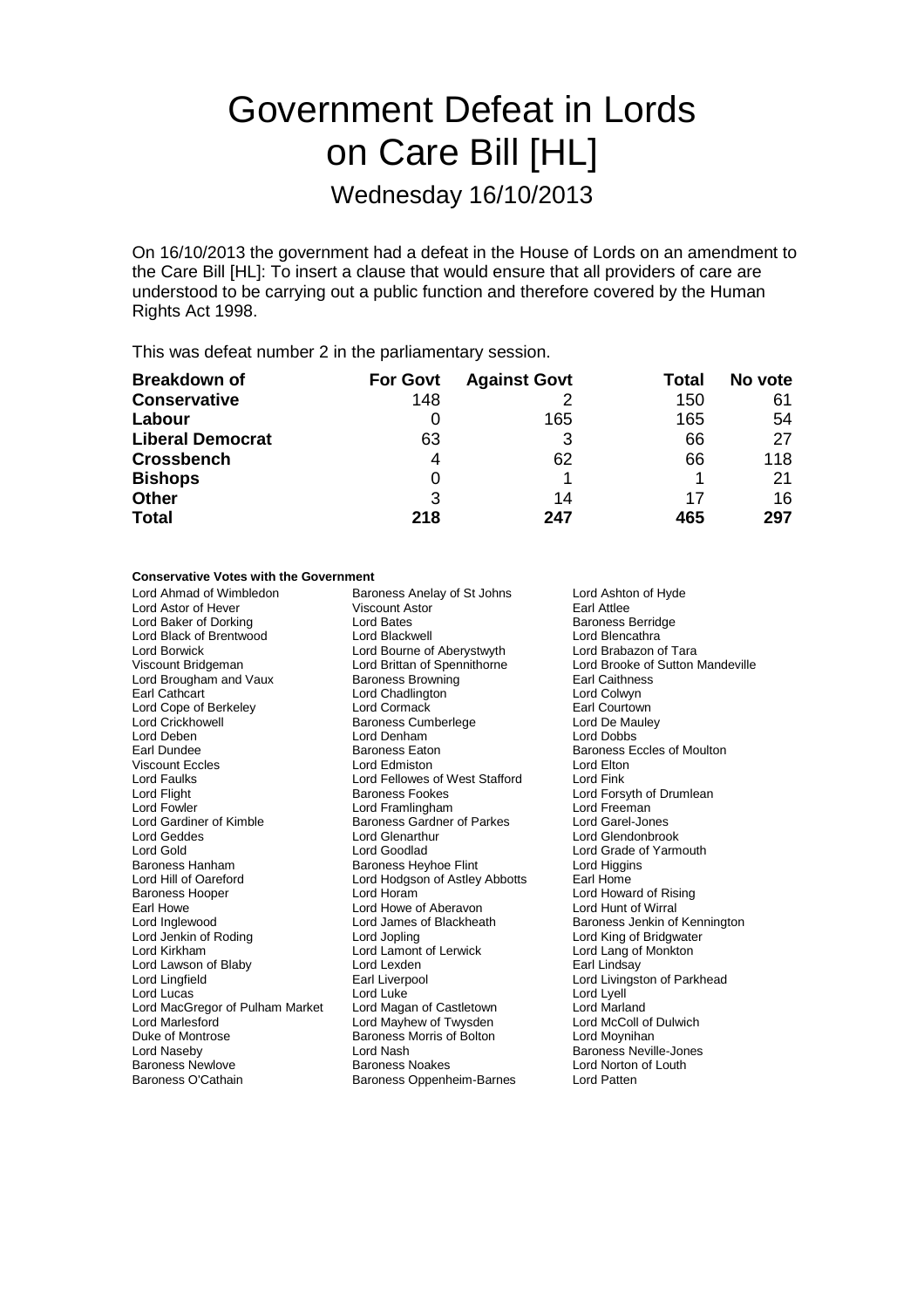- Baroness Perry of Southwark Lord Popat Corporation Baroness Rawlings<br>
Lord Renton of Mount Harry Lord Ribeiro Corporation Corporation Corporation Ridley Lord Renton of Mount Harry Lord Ribeiro<br>Lord Risby Viscount Ridley Rord Rotherwick Lord Risby **Lord Rotherwick** Baroness Seccombe<br>
Earl Selborne **Baroness Seccombe**<br>
Lord Selsdon Lord Selsdon Baroness Shackleton of Belgravia Lord Shaw of Northstead Baroness S<br>
Lord Skelmersdale Lord Soulsby of Swaffham Prior Lord Spicer Lord Skelmersdale **Lord Soulsby of Swaffham Prior** Lord Spicer<br> **Baroness Stedman-Scott** Lord Sterling of Plaistow Lord Stewartby Baroness Stowell of Beeston Lord Strathclyde Cord Taylor Cord Taylor c<br>
Lord Trefgarne Cord Coronal Coronal Coronal Cord Trimble Lord Trefgarne Viscount Trenchard Lord Trimble Viscount Ullswater Baroness Verma Lord Vinson Lord Waddington Lord Wakeham Baroness Warshand Lord Warsing Warshand Lord Warsing Warshand Lord Wei Lord Wasserman Lord Wei Communication and Lord Wei Communications are determined by Baroness Wheatcroft<br>
Lord Whitby Communication Baroness Wilcox Communications Communications and Device Baroness Wheatcroft Viscount Younger of Leckie
	- Lord Sterling of Plaistow Lord Stewartby<br>
	Lord Strathclyde Lord Taylor of Holbeach Baroness Trumpington Lord Tugendhaton Lord Tugendhaton<br>Baroness Verma
	- Lord Selkirk of Douglas<br>
	Lord Shaw of Northstead<br>
	Baroness Shephard of Northwold Lord Young of Graffham

**Conservative Votes against the Government**<br>Lord Bowness Lord Ma Lord Mackay of Clashfern

#### **Labour Votes with the Government**

### **Labour Votes against the Government**

Lord Anderson of Swansea Baroness Andrews Baroness Armstrong of Hill Top<br>
Baroness Bakewell
Baroness Bakewell
Baroness Bakewell
Baroness Bakewell
Baroness Bakewell
Baroness Bakewell
Baroness Bakewell
Baroness Bakewell
Baro Lord Bach Baroness Bakewell **Baroness Bakewell**<br>
Lord Berkeley **Baroness Bakewell** Cord Baroness Billingham Lord Berkeley **Lord Bhattacharyya** Baroness Billingham<br>
Lord Bilston **Baroness Blackstone Baroness Blackstone** Lord Boateng Lord Bilston Baroness Blackstone<br>
Lord Borrie **Baroness Blackstone**<br>
Lord Bragg Lord Borrie **Lord Bragg Lord Bragg Lord Bragg Lord Brennan**<br>
Lord Brookman **Lord Browne of Ladyton** Lord Campbel Lord Brookman **Lord Brookman** Lord Browne of Ladyton **Lord Campbell-Savours**<br>
Lord Carter of Coles **Lord Christopher** Lord Charke of Hampstea Lord Carter of Coles Lord Christopher Lord Carter of Hampstead<br>
Baroness Cohen of Pimlico Lord Collins of Highbury Baroness Corston Baroness Cohen of Pimlico Lord Collins of Highbury<br>Baroness Crawley Lord Davies of Oldham Baroness Drake Lord Dubs<br>
Lord Evans of Watford Lord Evans of Parkside Lord Evans of Watford **Lord Evans of Parkside** Baroness Farrington of Ribbleton<br>
Lord Eaulkner of Worcester **Lord Election Cord Filkin**<br>
Lord Eoster of Bishop Auckland Lord Foulkes of Cumnock Baroness Gale Lord Gavron Baroness Gibson of Market Rasen Lord Giddens<br>Baroness Golding **Lord Gordon of Strathblane** Lord Grantchester Lord Grenfell Lord Grocott Viscount Hanworth **Lord Harris of Haringey**<br>
Lord Haskel **Lord Hart Of Chilton**<br>
Baroness Hayter of Kentish Town Lord Haskel Baroness Hayter of Kentish Town Baroness Healy of Primrose Hill<br>Baroness Henig Baroness Hilton of Eggardon Baroness Hollis of Heigham Baroness Henig Baroness Hilton of Eggardon Baroness Hollis of He<br>
Lord Howarth of Newport Baroness Howells of St Davids Lord Howie of Troon Lord Howarth of Newport Baroness Howells of St Davids Lord Howie of Troon<br>
Lord Hoyle Cord Hughes of Woodside<br>
Lord Hughes of Woodside Lord Hunt of Kings Heath Lord Hutton of Furness Lord Irvine of Lairg<br>
Baroness Jay of Paddington Lord Jones Lord Europes Cones of Baroness Jay of Paddington Lord Jones<br>
Lord Lord Jordan Lord Lord Lord The Lord Kennedy of Southwark Lord Jordan **Lord Lord Lord Judd** Lord Judd Lord Cord Kennedy of Southwark<br>
Baroness Kingsmill **Baroness Kinnock of Holyhead** Lord Kinnock Baroness Kingsmill Baroness Kinnock of Holyhead Lord Kinnock<br>
Lord Kinnock of Kinght of Weymouth Lord Layard Lord Lea of Crondall Lord Leitch<br>
Lord Liddle Lord Lipsev Lord Lympne Lord Mackenzie of Framwellgate<br>
Baroness Mallalieu<br>
Lord Mandelson Baroness Mallalieu **Lord Mandelson** Baroness Massey of Darwen<br>
Lord Mandelson Baroness Massey of Darwen<br>
Lord Maxton Baroness Massey of Darwen Baroness McDonagh Lord McFall of Alcluith Baroness McIntosh of Hudnall Lord Mendelsohn Lord Monks Lord Monks Baroness Morgan of Ely<br>
Lord Morgan Cord Montes Baroness Morris of Yardley Lord Morris of Aberavon Lord Morgan **Baroness Morris of Yardley**<br>
Lord Morers
Lord Morers **Lord Aberavon** Lord O'Neill of Clackmannan Lord Patel of Bradford Lord Pendry<br>
Lord Plant of Highfield Lord Ponsonby of Shulbrede Lord Prescott Baroness Prosser Baroness Quin Lord Radice Baroness Ramsay of Cartvale Lord Rea Lord Rea Lord Reid of Cardowan<br>
Baroness Rendell of Babergh Lord Richard Cord Rosen Lord Rogers of Riverside Baroness Rendell of Babergh Lord Richard<br>Lord Rooker Lord Rosser Baroness Royall of Blaisdon

Baroness Adams of Craigielea Lord Adonis Lord Alli Baroness Donaghy Lord Donoughue<br>
Lord Dubs<br>
Lord Elder Lord Filkin<br>
Baroness Gale<br>
Lord Gavron<br>
Lord Gavron Baroness Hughes of Stretford Lord Knight of Weymouth Lord Layard Lord Layard Lord Layard Lord Levy Lord Noon **Baroness Nye Cord Patel of Bradford Baroness Nye Cord Pendry** Lord Ponsonby of Shulbrede Lord Prescot<br>Baroness Quin de Lord Radice Lord Rosser **Lord Rowlands**<br>
Lord Sawver **Lord Rowlands**<br>
Lord Sawver **Lord Rowlands** 

Baroness Crawley **Lord Davies of Oldham** Baroness Dean of Thornton-le-Fylde<br>
Lord Desai **Baroness Donaghy** Lord Donoughue Lord Gordon of Strathblane Baroness Gould of Potternewton<br>
Lord Greenfell<br>
Lord Grocott Baroness Lister of Burtersett<br>Lord MacKenzie of Culkein Lord Maxton Lord McAvoy Lord McConnell of Glenscorrodale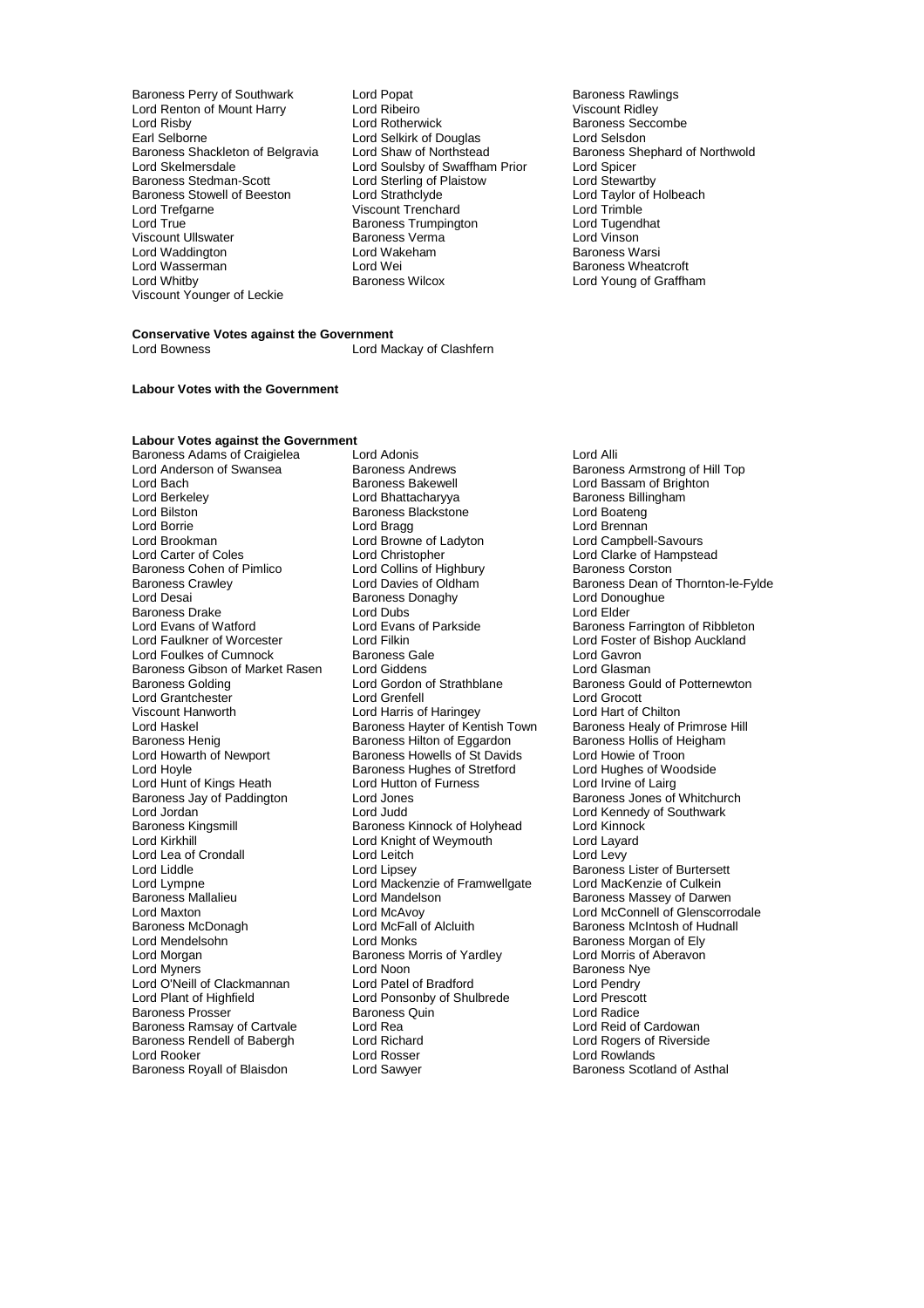Lord Tomlinson<br>
Lord Tunnicliffe 
Lord Tunnicliffe 
Lord Tunnberg Lord Williams of Elvel Lord Wills<br>
Lord Woolmer of Leeds
Lord Baroness Worthington

Baroness Sherlock **Viscount Simon** Baroness Smith of Basildon<br>
Lord Snape **Baroness** Smith of Balmaca Lord Snape Lord Soley Lord Soley Lord Solew Lord Stevenson of Balmacara<br>
Lord Stevenson of Blackheath Baroness Symons of Vernham Dean Baroness Taylor of Bolton Baroness Symons of Vernham Dean Baroness Taylor of Lord Temple-Morris Lord Taylor of Blackburn Lord Temple-Morris Baroness Thornton Baroness Thornton Lord Temple-Morris Baroness Tho<br>Lord Touhig Lord Touhig Lord Triesman Lord Turnberg Turner of Camden<br>Lord Warner **Lord Turner Baroness Warwick of Undercliffe** Baroness Wall of New Barnet Lord Warner Communication and Baroness Warwick Lord Warner Cord West of Spithead Cord West of Spithead Baroness Wheeler Lord Watson of Invergowrie **Lord West of Spithead** Baroness Wheeler<br>Baroness Whitaker **Baroness Wilkins** Lord Whitty **Conserverse Conservers** Baroness Wilkins Baroness Whitaker **Communist Search Controllery Controllery** Cord Whitty Cord Wills<br>
Lord Williams of Elvel **Baroness Williams of Elvel Cord Williams** Cord Wills

### **Liberal Democrat Votes with the Government**

Baroness Bonham-Carter of Yarnbury Lord Bradshaw Baroness Brinton<br>
Lord Burnett Baroness Brinton<br>
Lord Burnett Barones Lord Burnett Lord Clement-Jones Lord Cotter Baroness Falkner of Margravine Lord Fearn<br>Lord German Baroness Lord Greaves Lord German Lord Greaves Creater Baroness Grender<br>
Baroness Hamwee Baroness Harris of Richmond Lord Hussain Baroness Hamwee<br>Baroness Hussein-Ece Baroness Jolly Baroness Hussein-Ece Baroness Hussein-Ece **Baroness Jolly** Baroness Jolly Lord Jones of Cheltenham<br>
Lord Kirkwood of Kirkhope Baroness Kramer Baroness Linklater of Butte Lord Kirkwood of Kirkhope **Baroness Kramer** Baroness Linklater of Butterstone<br>
Baroness Maddock Baroness Manzoor Lord Loomba **Combannel Baroness Maddock** Baroness Manazoor Baroness Manazoor Baroness Manazoor Baroness Manazoor<br>Baroor Baroor Baroor Baroor Baroor Baroor Baroor Baroor Baroor Baroor Baroor Baroor Baroor Baroor Baroor Baro Baroness Miller of Chilthorne Domer Lord Newby<br>
Lord Cakeshott of Seagrove Bay Lord Palmer of Childs Hill Baroness Parminter Lord Oakeshott of Seagrove Bay Lord Palmer of C<br>Baroness Randerson **Baroness Hill Baroness Anderson** Baroness Randerson **Lord Redesdale** Lord Roberts of Llandudno<br>
Lord Robert Baroness Scott of Needham Market Lord Sharkey<br>
Lord Shutt of Greetland Lord Shipley Lord Shutt of Greetland Baroness Sharp of Guildford Lord Shipley Lord Shutt of Clifton Lord Shutt of Clifton Lord Stoneham of Droxford Lord Storey Lord Smith of Clifton Lord Stoneham of Droxford Lord Storey Baroness Thomas of Winchester Lord Tope<br>
Lord Tyler Lord Wallace of Saltaire

Lord Addington **Communist Constructer Constructs**<br>
Lord Avebury **Communist Constructs**<br>
Lord Avebury **Communist Communist Constructs**<br>
Baroness Benjamin Baroness Bakewell of Hardington Mandeville<br>Lord Bradshaw Baroness Doocey **Communist Constructs** Lord Dykes<br>
Lord Fearn **Communist Baroness Garden of Frognal** Lord Marks of Henley-on-Thames Lord McNally<br>
Lord Newby Baroness Northover

Baroness Scott of Needham Market<br>Lord Shipley Lord Taylor of Goss Moor Lord Teverson<br>Lord Tope Lord Tordoff

#### **Liberal Democrat Votes against the Government** Lord Rodgers of Quarry Bank Lord Taverne Lord Willis of Knaresborough

### **Crossbench Votes with the Government**<br>Lord Armstrong of Ilminster Lord Kilclooney

Lord Stirrup

Lord Armstrong of Ilminster Lord Kilclooney Lord Mawson

### **Crossbench Votes against the Government**

Lord Brown of Eaton-under-Heywood Baroness Butler-Sloss Lord Cameron Cameron Baroness Campbell of Surbiton Earl Clancarty Lord Condon Baroness Campbell of Surbiton Earl Clancarty<br>Baroness Coussins Condon Baroness Cox errich Baroness Coussins Faroness Cox Exercise Controller Controller Controller Controller Controller Controller<br>
Baroness Deech Lord Elystan-Morgan<br>
Lord Elystan-Morgan Baroness Emerton **Earl Erroll** Earl Erroll Carl Erroll Viscount Falkland<br>
Lord Fellowes **Example State Connect Connect Connect Connect** Baroness Greengross Lord Fellowes **Baroness Finlay of Llandaff** Baroness Finlay of Llandaff Baroness Finlay of Chiswick Baroness Grey-Thompson Lord Hannay of Chiswick Lord Harries of Pentregarth<br>Baroness Hayman Baroness Hollins Lord Hope of Craighead Baroness Howarth of Breckland Baroness Howe of Idlicote Lord Hylton<br>
Lord Laming Caroness Lane-Fox of Soho Earl Listowel Lord Lloyd of Berwick Lord Lord Low of Dalston Carl Lytton Earl Lytton Countess of Mar<br>
Lord Mackay of Drumadoon Countess of Mar Countess of Mar Lord Martin of Springburn Lord Mackay of Drumadoon Countess of Mar<br>
Baroness Masham of Ilton Baroness Meacher Baroness Masham of Ilton Baroness Meacher **Baroness Meacher** Baroness Morgan of Drefelin<br>Baroness Murphy Baroness Neuberger Baroness O'Loan Lord Palmer in Corresponding Lord Patel Corresponding Lord Quirk Lord Quirk Lord Quirk<br>
Lord Rana in Lord Rees of Ludlow Lord Rix Lord Rana Lord Rees of Ludlow<br>
Lord Rowe-Beddoe Lord Earl Sandwich Lord Rowe-Beddoe Earl Sandwich Lord St John of Bletso Earl Stair<br>
Lord Walton of Detchant<br>
Baroness Warnock

Baroness Deech Lord Elystan-Morgan<br>
Earl Erroll Carl Craigavon Corporation Craigan Baroness Hollins<br>
Baroness Howe of Idlicote<br>
Lord Hylton<br>
Lord Hylton Earoness Lane-Fox of Soho Earl Listowell Carl Listowell Baroness Lane-Fox of Soho Earl Lytton Baroness Neuberger Baroness (Baroness Neuberger Baroness C<br> **Baroness Neuberger Baroness Communist** Lord Quirk Lord Wright of Richmond Baroness Young of Hornsey

Lord Young of Norwood Green

Lord Wallace of Tankerness

Lord Best<br>
Baroness Butler-Sloss<br>
Lord Cameron of Dillington Lord Williams of Baglan